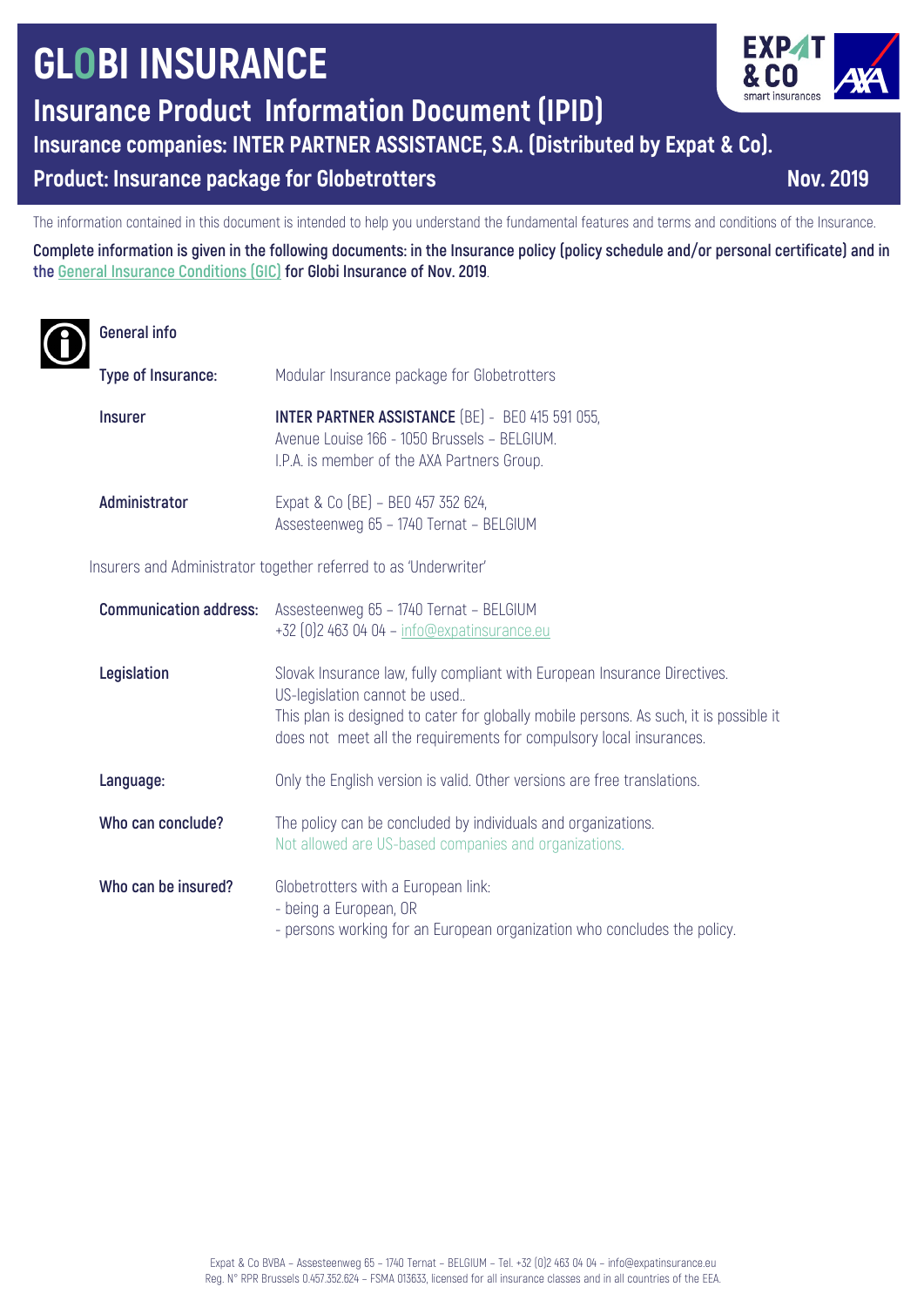

#### **What can be covered?**

- $\checkmark$  Module 1: Medical care
- (Medically necessary Inpatient, Outpatient, Dental treatments, pregnancy & childbirth costs, preventative care)
- $\checkmark$  Module 2: Assistance (Repatriation, early return, search & rescue, legal assistance ...)
- $\checkmark$  Module 3: Accidents (death, disability by accident)
- $\checkmark$  Module 4: Household content & Baggage: (theft/loss/damage, purchase first essentials)
- $\checkmark$  Module 5: Private Liability (non-contractual liability), Tenant liability (incl. Legal defence).
- $\checkmark$  Option 1: Travel Cancellation / Interruption
- $\checkmark$  Option 2: Underwater sports, winter sports, speleology

Pay attention: the cover can differ per version. Please see the Benefits Guide in our GIC

#### **What is not covered?**

- **x** Any illness/injury/event which occurred before the beginning of the insurance period
- **x** Direct/indirect involvement in war, invasions, riots, lock-outs, use of weapons, criminal acts,
- **x** Alcohol and drugs abuse. Active engagement in fights,
- **x** Recklessness, severe negligence. Dangerous sports, unless otherwise stated,
- **x** In case of sanctions against the country of nationality of the insured person or customer.
- **× Medical:** Treatments that can wait until return to the home country
- **× Medical:** Treatments not consistent with diagnose, customary treatments, medical standards, or provided by non-licensed medical personnel or first degree relatives,
- **× Medical:** costs that can be claimed on the strength of a Social Security scheme (if any),
- **× Medical:** contraception, venereal diseases, sterilizations, sexual dysfunction,
- **x Medical**: Vaccinations that should be taken before leaving,
- **x Dental:** set of teeth already in a bad condition at effective date, bleaching and other cosmetic treatments,
- **x Assistance**: Pregnancies after the 6<sup>th</sup> month
- **× Accidents:** intentional acts, (attempted) suicide
- **x Accident:** as air crew member
- O **Baggage** left unattended and/or confiscated
- **x Baggage & Household content**: cash and values, animals, fragile items
- **x Baggage & Household content: wear and tear, vermin**
- **x Liability**: liability subject to a compulsory insurance
- **x Liability:** aircrafts, motor vehicles, boats>200 kg, drones>5 kg
- **k** Liability: hunting, horses
- **x Travel cancellation**: changes in travel plans by the insured person
- $\times$  For the full list of exclusions see our GIC (Art.5, 17, 27.1, 29, 33, 40, 44.1.2.,45, 48, 57, 59)

#### **What are the limitations?**

- **!** There is an overall annual limit and limits per cover depending the versions and options.
- **!** There can be a deductible for some costs. Please consult the Benefits Guide in our GIC.
- **!** War zones limited to 14 days after break out, except for health and assistance.
- **! Medical care**: free choice of doctor/hospital, except in USA where we have a network in place.
- **! Cancellation insurance** is solely valid if concluded within 21 days of booking the travel arrangement.
- Contrary to the inception date of the travel cancellation option is valid as from policy issue date.
- **! Accidents**: reduction to 50% for insured persons over 70
- **! Accidents:**: reduction to 50% for drivers < 25 years of motorcycles > 50 cc
- **! Liability:** decreased limits for US